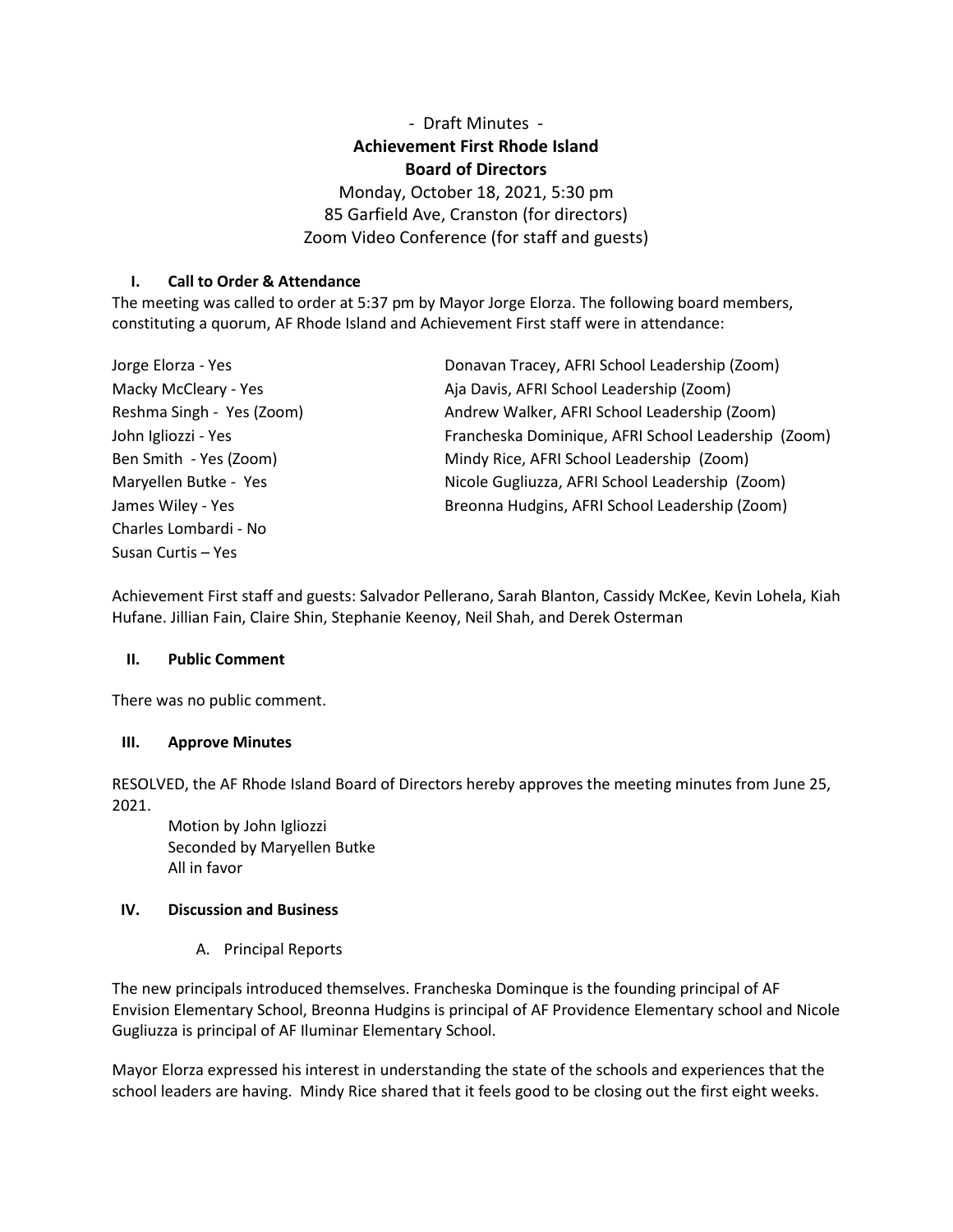That said, she expressed the fatigue that everyone is feeling dealing with staffing coverages and other challenges. The adults in the building are working hard.

Andrew Walker reaffirmed the high level of commitment from the staff and partnership with families. At AF Iluminar Middle, they haven't had a school year yet that hasn't been impacted by COVID. He spoke about increased intervention in supporting social emotional learning for students and academic interventions in guided reading and math. That, combined with safety protocol and staff absences, can be challenging.

Francheska Dominique said that the students love being in school but the staff are struggling. She's thinking about how she can best support her staff.

The board discussed the impact of staffing challenges at the different schools. Each principal shared the challenges they face and the impact those challenges have on the day to day operations of the school. All teachers, leaders and operations staff are spending time covering for absences usually taking up lunch and prep periods.

Steph Keenoy, AF's Superintendent, joined the meeting to discuss remedies and various efforts to address the staffing challenges. The board was supportive of granting the schools and AF to make strategic decisions to address these challenges so long as there is proactive communication to families. The board considered the resolution below and decided to vote at the end of the meeting.

WHEREAS, principals and Achievement First (AF) staff have detailed novel challenges and concerns in light of COVID-19, and the board has considered such challenges and concerns;

RESOLVED, the AF Rhode Island Board of Directors hereby authorizes the Superintendent, in collaboration with school principals, to make temporary programmatic and/or structural changes to the instructional model as permitted by law, subject to authorizer approval,

BE IT FURTHER RESOLVED, Achievement First and its designee are, jointly and severally, authorized and directed, in the name of AF Rhode Island, to take any and all actions and/or submit such documents needed to effectuate the foregoing resolution.

The board discussed their comfort with this resolution so long as it is subject to AF developing a protocol of what conditions trigger what remedies and a strong communication plan for families.

B. Professional Growth Plan (PGP) Review

The board entered executive session at 6:28 pm to discuss principal performance reviews and invited Sarah Blanton, Kevin Lohela, Kiah Hufane and Claire Shin to join.

> Motion by Macky McCleary Seconded by Maryellen Butke All in favor

The board exited executive session at 6:52 pm. Motion by John Igliozzi. Seconded by Maryellen Butke. All in favor.

C. Treasurer Report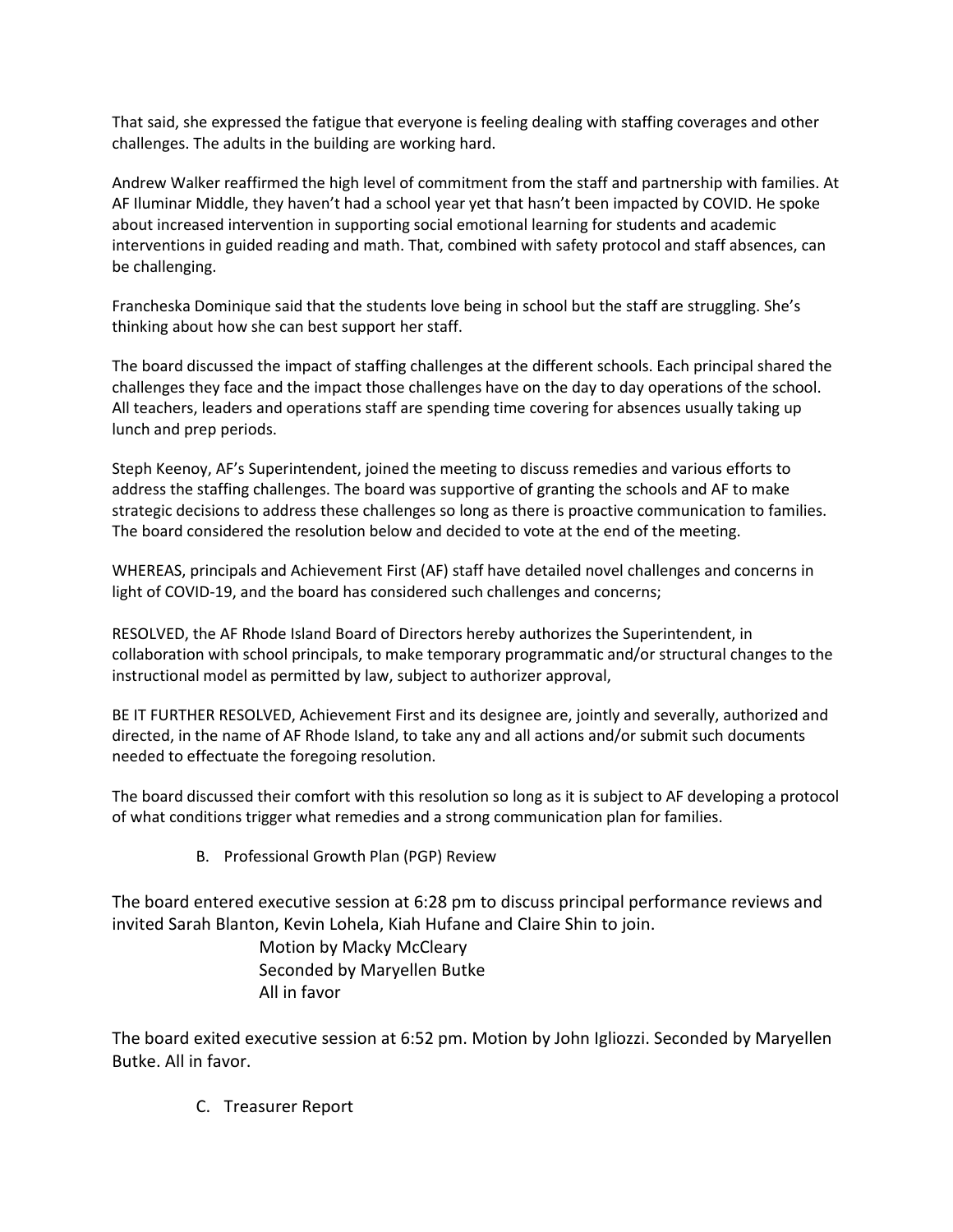Mr. Neil Shah gave an overview of the strong finish to FY21 largely due to the PPP loan which was forgiven. He reviewed the options for ESSER funding and the proposed FY22 budget amendment.

RESOLVED, the AF Rhode Island Board of Directors hereby approves the amended budget as recommended by the Finance Committee and prepared by Achievement First for the 2021-22 fiscal year.

Motion by Maryellen Butke Seconded by James Wiley All in favor

D. Real estate discussion and possible action

Cassidy McKee reviewed the status of the Stage II application which was submitted in September to the RIDE School Building Authority. Ms. McKee reviewed the total cost of the projects included in the application (acquisition and construction of an addition at AF Iluminar and acquisition and renovation of the permanent home for AF Providence high school) and financing options. Term sheets for new debt (\$65MM) have been shared with the board. The total cost of the projects submitted to RIDE came in at \$71.5MM. AF is working on bringing down costs to what we will be able to borrow. The 85 Garfield purchase price is still being finalized.

AF is proceeding with acquiring with the leased parcel and we are negotiating with the property owner on the parcels for the field at Garfield Ave. One of the pieces that will not be completed in this initial set of projects will be the 85 Garfield Street fields.

AF believes the projects are affordable both in the near and far term and still maintain additional borrowing power for future needs. The initial 18 month construction period may be challenging before State reimbursement is received.

There is a resolution to proceed with bond financing for the \$65MM. We received preliminary approval and are moving ahead to finance up to \$75MM (\$65MM of new debt with potentially refinancing existing \$10MM debt). We would only do that if required by the bond counsel.

The term sheets were shared and Ms. McKee quickly highlighted key components. Ms. McKee invited James Wiley to add given that he has been participating in the building committee meetings. Mr. Wiley did not have anything to add.

The board discussed the impact of these resolutions on the debt capacity and the resolutions presented. Mayor Elorza requested that the following three resolutions be approved together.

**WHEREAS**, Achievement First Rhode Island ("AFRI") has previously submitted a letter of intent, and Stage I application for the Necessity of School Construction Program (NSC) with the Rhode Island Department of Education (RIDE), and

**WHEREAS**, the NSC application is a multi-stage process requiring submission of (1) a letter of intent, (2) Stage I - Identification of Need on or before February 15, 2021, and (3) Stage II - Development of a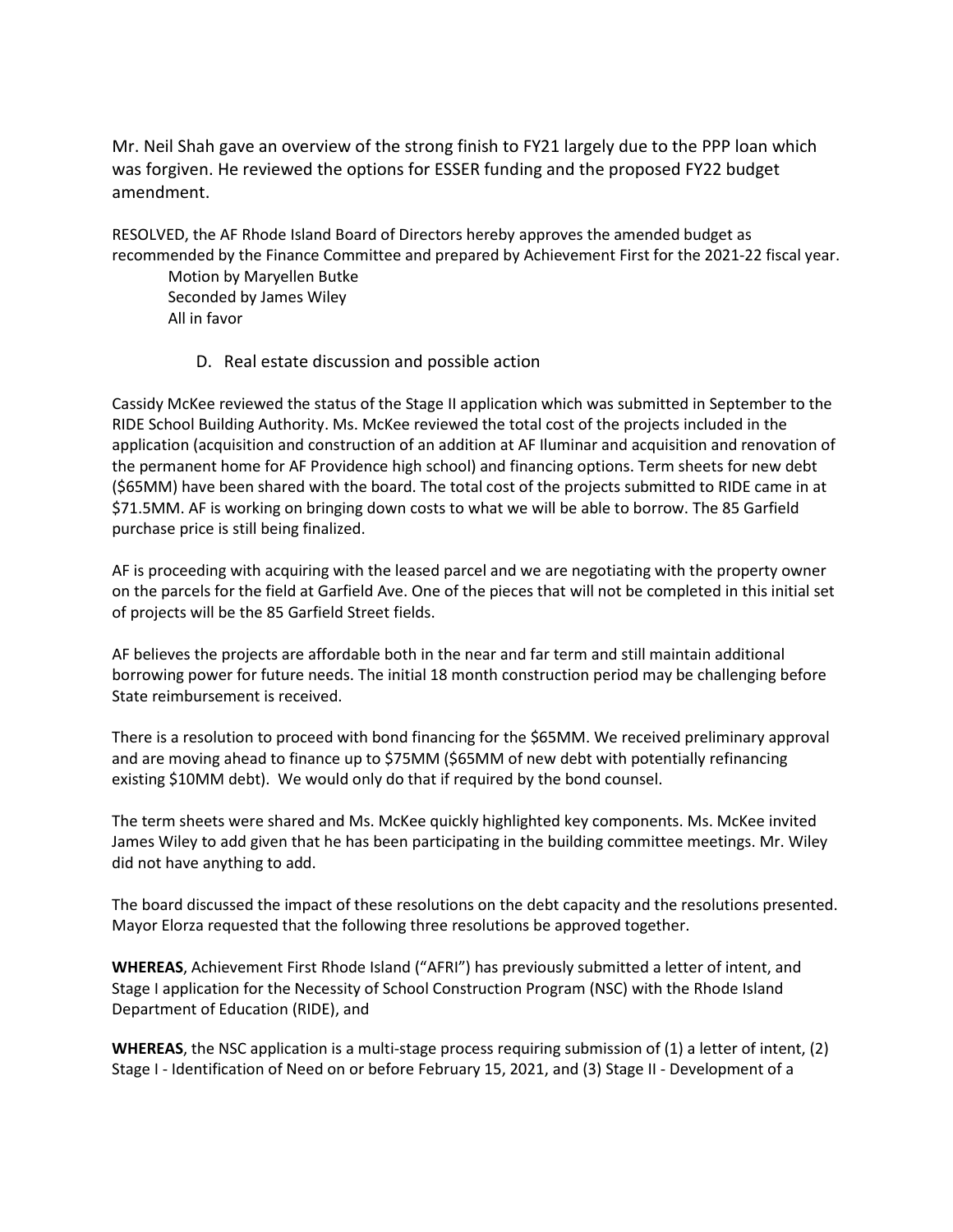Solution by September 15, 2021 prior to approval by the council on Elementary and Secondary Education in November 2021, and

**WHEREAS**, AFRI has previously authorized activities related to Stage II submission and additionally activities related to the preparation of documents for construction, for a total cost not to exceed \$2.4M,

**RESOLVED**, the AF Rhode Island Board of Directors hereby authorizes the submission of the Stage II application to the School Building Authority, on or before September 15, 2021.

**BE IT FURTHER RESOLVED**, Achievement First and its designee are, jointly and severally, authorized and directed, in the name of AFRI Board of Trustees, to submit such documents needed to effectuate the foregoing resolution.

**BE IT FURTHER RESOLVED**, that all actions previously taken by Achievement First and any Authorized Person in furtherance of the foregoing resolutions are hereby ratified and confirmed

Motion by James Wiley Seconded by Susan Curtis All in favor

**WHEREAS**, Achievement First Rhode Island ("AFRI") has previously submitted a letter of intent, and Stage I application for the Necessity of School Construction Program (NSC) with the Rhode Island Department of Education (RIDE), and

**WHEREAS**, the NSC application is a multi-stage process requiring a commitment from AFRI to adopt certain "green" building criteria,

**RESOLVED**, the AF Rhode Island Board of Directors hereby agrees to adhere to the "Green" standards, as follows:

- *To pursue high performance and green opportunities for design within their facilities*
- *To implement the EPA's Tools for Schools program*
- *All new equipment will be Energy Star or equivalent rated.*
- *A no idling policy will be standard at all Achievement First Rhode Island school facilities*
- *Use no CFC or HCFC based refrigerants in HVAC&R systems*

**BE IT FURTHER RESOLVED**, Achievement First and its designee are, jointly and severally, authorized and directed, in the name of AFRI Board of Trustees, to submit such documents needed to effectuate the foregoing resolution.

Motion by James Wiley Seconded by Susan Curtis All in favor

**WHEREAS**, Achievement First Rhode Island, Inc., a Rhode Island nonprofit corporation (the "Institution"), proposes to take steps (i) to finance and refinance one or more of the projects of the Institution, including but not limited to those listed on Exhibit A hereto (collectively, the "Projects"), (ii) to finance reimbursement of funds advanced by the Institution for Projects, and (iii) if deemed necessary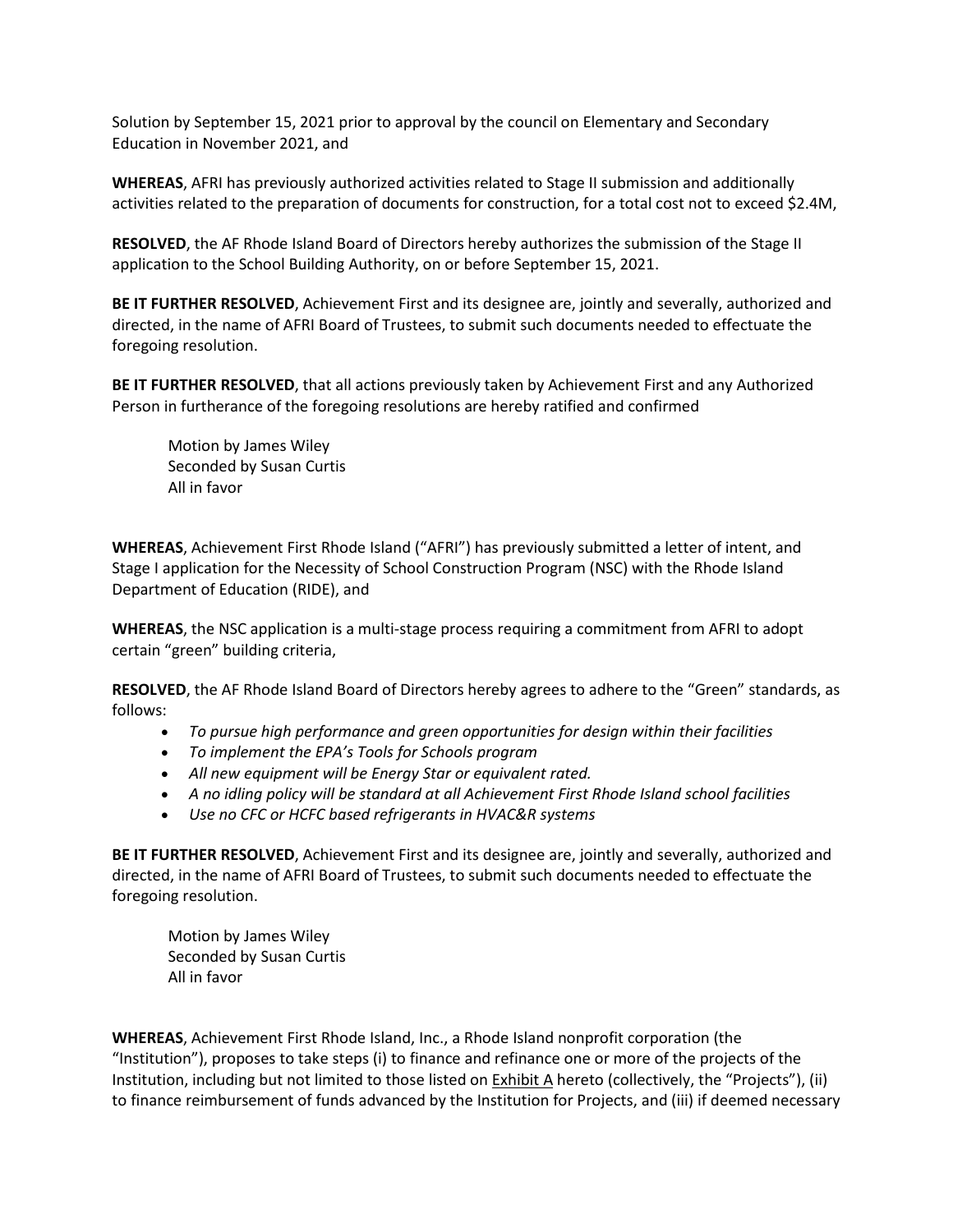and advisable, to refinance all or a portion of the outstanding Rhode Island Health and Educational Building Corporation Educational Institution Revenue Bonds, Achievement First Rhode Island Issue, Series 2019A and Rhode Island Health and Educational Building Corporation Educational Institution Revenue Bonds, Achievement First Rhode Island Issue, Series 2019B (collectively, the "Existing Bond Debt"), in each case through the issue of one or more series of bonds, loans or other indebtedness in an aggregate principal amount not to exceed \$[75] million (the "Indebtedness"), issued together or separately through the Rhode Island Health and Educational Building Corporation ("RIHEBC"), any or all of which may be taxable and/or tax-exempt or any combination thereof, as fixed rate or variable rate debt, pursuant to one or more loan and security agreements (the "Agreements") to be entered into among the Institution, RIHEBC and/or one or more bond purchasers, as described below; and

**WHEREAS**, the Indebtedness may be secured by (a) one or more obligations (the "Obligations") in an aggregate principal amount not the exceed \$[75] million issued under a Master Trust Indenture, as amended, supplemented and/or restated from time to time (the "Master Trust Indenture") by and between the Institution, as the sole member of the Obligated Group created thereby, and a trustee (the "Master Trustee") to be named therein, (b) a security interest in the revenues and other assets of the Institution, and/or (c) one or more mortgages and/or leasehold mortgages, as applicable, on certain real property of the Institution;

**WHEREAS**, Equitable Facilities Fund, Inc. ("EFF") has agreed to provide financing in an aggregate amount of up to \$40,000,000 through a direct purchase of a portion of the Indebtedness and loan the proceeds thereof to the Institution on the terms and conditions outlined in the Summary of Non-Binding Indicative Terms and Conditions for the Proposed Financing dated August 25, 2021, attached hereto as Exhibit B (as may be amended, the "EFF Term Sheet");

**WHEREAS**, The Washington Trust Company of Westerly ("Washington Trust") has agreed to provide financing in an aggregate amount of up to \$25,000,000 in addition to the amount necessary to refinance the Existing Bond Debt if deemed necessary and advisable through a direct purchase of a portion of the Indebtedness and loan the proceeds thereof to the Institution on the terms and conditions outlined in the letter and term sheet dated September 24, 2021, attached hereto as Exhibit C (as may be amended, the "Washington Trust Term Sheet" and together with the EFF Term Sheet, collectively, the "Term Sheets"); and

**WHEREAS**, on May 17, 2021, the Board of Directors of the Institution (the "Board") adopted resolutions declaring the Institution's official intent to finance all or a portion of the costs of the Projects (or reimburse itself for prior expenditures with respect thereto) with proceeds of a subsequent borrowing in accordance with Section 1.150-2 of the Treasury Regulations.

#### **NOW, THEREFORE, BE IT RESOLVED**:

Section 1. Approval of the Indebtedness. That the Board hereby approves the issue of Indebtedness in an aggregate amount not to exceed \$[75] million upon substantially the same terms and conditions as set forth in the Term Sheets (and any amendments thereto), in order to finance the Projects, (b) if deemed necessary and advisable, refinance the Existing Bond Debt, and (c) pay other costs directly associated with such financings.

 Section 2. Authority to Approve Terms of the Indebtedness. That the Chair and/or the Treasurer of the Institution (each, an "Authorized Officer" and together the "Authorized Officers"), be, and each of them singly is, hereby authorized to approve any additional terms of the Indebtedness, the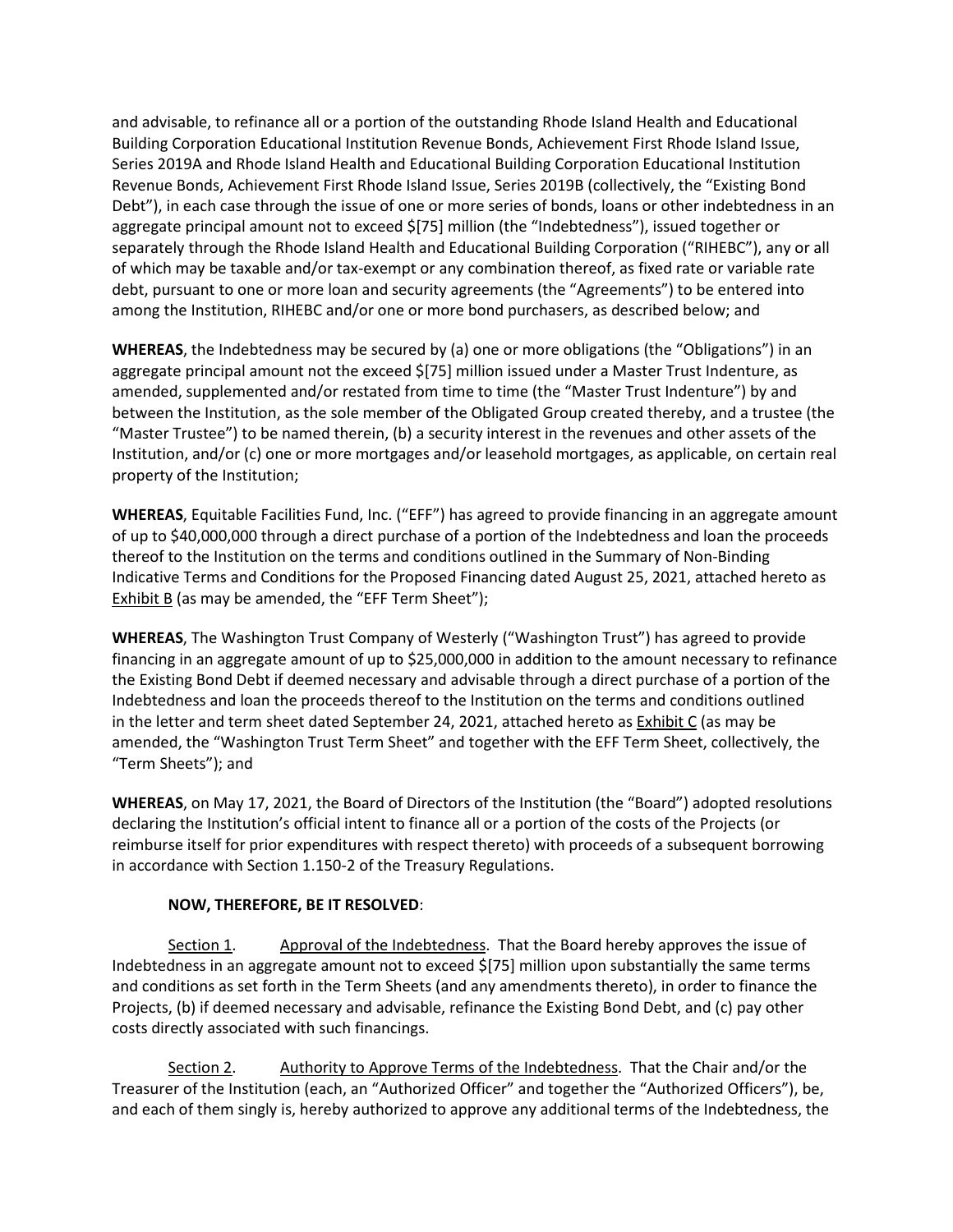Agreements and the Master Trust Indenture that may not be contained in the Term Sheets, including without limitation, the aggregate principal amount of the Indebtedness not in excess of the aggregate amount approved by this vote, whether taxable or tax-exempt and the allocation between the series, whether to refinance the Existing Bond Debt, the identity of the Master Trustee, the pledge of security as may be provided for in any agreement, the maturity or maturities, such amounts as he/she may in his/her discretion deem necessary and appropriate, to fund capitalized interest, costs of issuance and other related financing costs, the initial rate or rates and times of payment of interest, the prepayment terms and all other terms of the Indebtedness, the Agreements and the Master Trust Indenture.

Section 3. Approval of Related Agreements. That any one or more of the Authorized Officers, be, and each of them singly is, hereby authorized, in the name and on behalf of the Institution, to execute, acknowledge and deliver in the name and on behalf of the Institution, the Term Sheets, the Agreements, the Master Trust Indenture, one or more Supplemental Trust Indentures, one or more Obligations, and/or any other agreements, certificates, instruments and documents that may be advisable, convenient or necessary to carry out the intent of these resolutions, including without limitation, one or more: supplements to existing bond documents, bond purchase agreements, continuing covenants agreements, mortgages and/or leasehold mortgages, security agreements (or such other named documents that are similar in scope and purpose to the aforementioned documents), the execution thereof by such Authorized Officer or Officers shall be conclusive as to such determination, the approval of the terms thereof, and that the same was authorized by these resolutions.

Section 4. Additional Actions. That any one or more of the Authorized Officers be, and each of them singly is, hereby authorized, in the name and on behalf of the Institution, to execute, acknowledge and deliver in the name and on behalf of the Institution, any and all such additional agreements, instruments and documents and to take all actions, including amendments to existing agreements, instruments and documents related to the Indebtedness, necessary or appropriate, in their discretion to consummate the transactions contemplated by the foregoing resolutions, the execution thereof by such Authorized Officer or Officers shall be conclusive as to such determination, the approval of the terms thereof, and that the same was authorized by these resolutions.

Section 5. Approval of Prior Actions. That all actions previously taken by any officer or employee of the Institution on behalf of the Institution with respect to the Indebtedness are hereby approved, ratified and confirmed in all respects.

Section 6. Effective Date. That this resolution shall take effect immediately.

Motion by James Wiley Seconded by Susan Curtis All in favor

E. Board Chair Report

Mayor Elorza discussed the option of creating a real estate committee. Because there is so much work that the facilities team at AF is doing and, to the extent that that work doesn't always align with the schedule of board meetings, it can be advantageous for a committee to be authorized to make decisions on behalf of the board.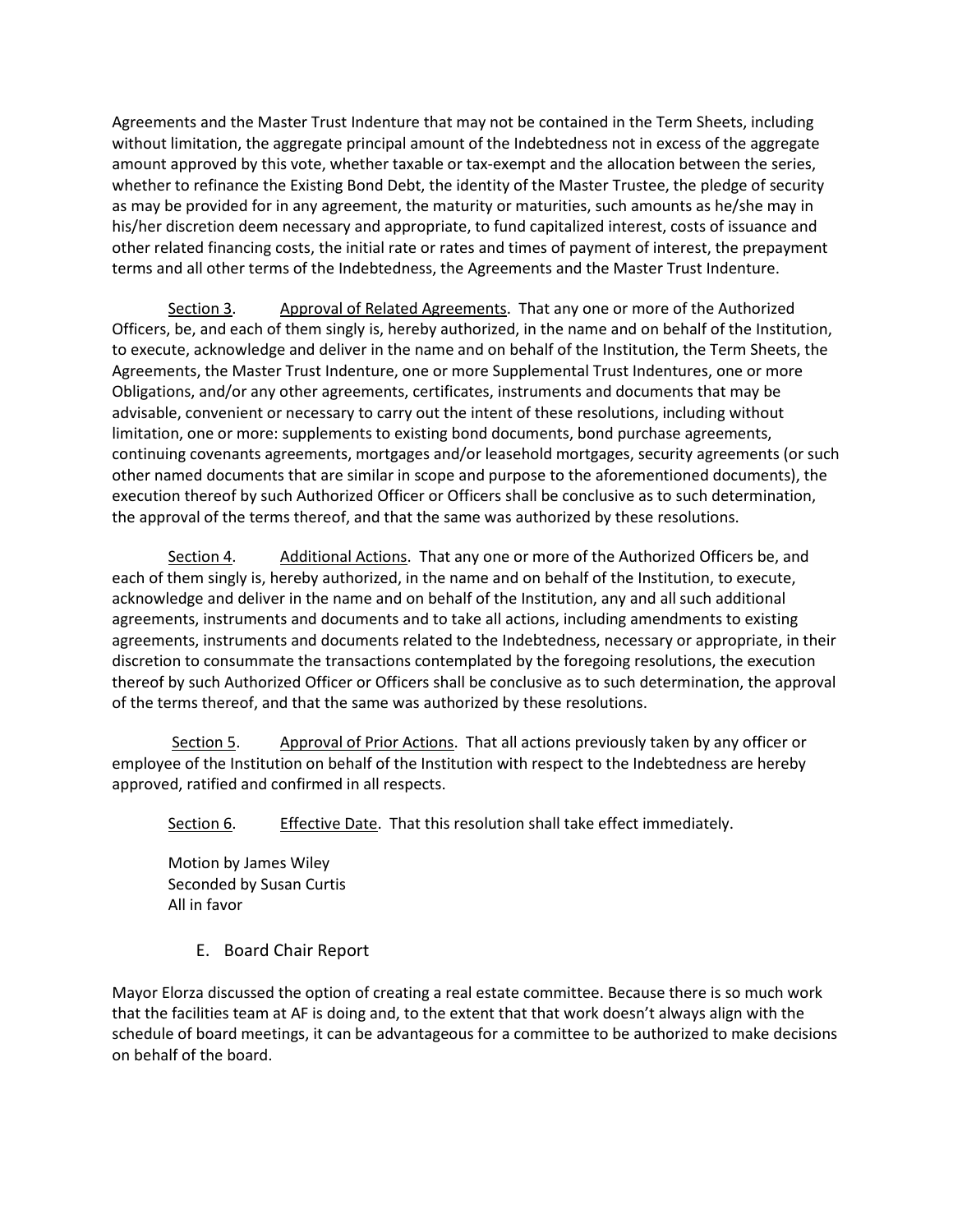RESOLVED, the Achievement First Rhode Island ("AF Rhode Island") Board of Directors hereby creates a special committee for the purpose of securing real property for school purposes (hereinafter, the "Real Estate Committee") and, pursuant to Article VII, Section 3 of the By-Laws, AF Rhode Island hereby delegates the full authority of the Board of Directors to take necessary and appropriate actions to select and secure real estate including, but not limited to, entering into leases or other agreements, acquiring real or other property, borrowing money, incurring debt, and executing financial documents, and other related and necessary actions; provided further that the Real Estate Committee shall keep the Board of Directors updated as to actions previously taken or to be taken, but provided further that such updates shall not prevent the Real Estate Committee from taking timely action required by its duties and obligations to secure school facilities.

BE IF FURTHER RESOLVED, the AF Rhode Island Board of Directors specifies that the Real Estate Committee shall expire six months from the date of passage (April 18, 2022).

Motion by John Igliozzi Seconded by Maryellen Butke All in favor

Mayor Elorza will appoint individuals to the committees following this meeting. John Igliozzi is interested in the finance committee. Maryellen Butke and Susan Curtis are interested in the personnel committee.

RESOLVED, the AF Rhode Island Board of Directors hereby approves the Family Handbook as presented by Achievement First.

Motion by James Wiley Seconded by Maryellen Butke All in favor

Sarah Blanton explained the rationale behind the following resolution to approve short term interim principals.

RESOLVED, the AF Rhode Island Academy Board of Directors hereby approves the following individuals to serve as interim principal, as needed, for a term not to exceed two weeks, between October 19, 2021 and December 2, 2021.

Cynthia Dale and Joseph Fink, co-principals, AF Iluminar Elementary School Kevin Lohela, AF Envision Elementary School Jennifer Andrade, AF Promesa Elementary School Dana Hurley, AF Providence Elementary School Elizabeth Boyar, AF Providence Middle School Nikki Souza and Faith Johnson, co-principals. AF Iluminar Middle School Kimberly Kalenda, AF Providence High School Motion by John Igliozzi Seconded by James WIley All in favor

## **V. Additional Business**

The board voted on the following resolution subject to it being communicated to families and also subject to the development of a protocol of what triggers the actions.